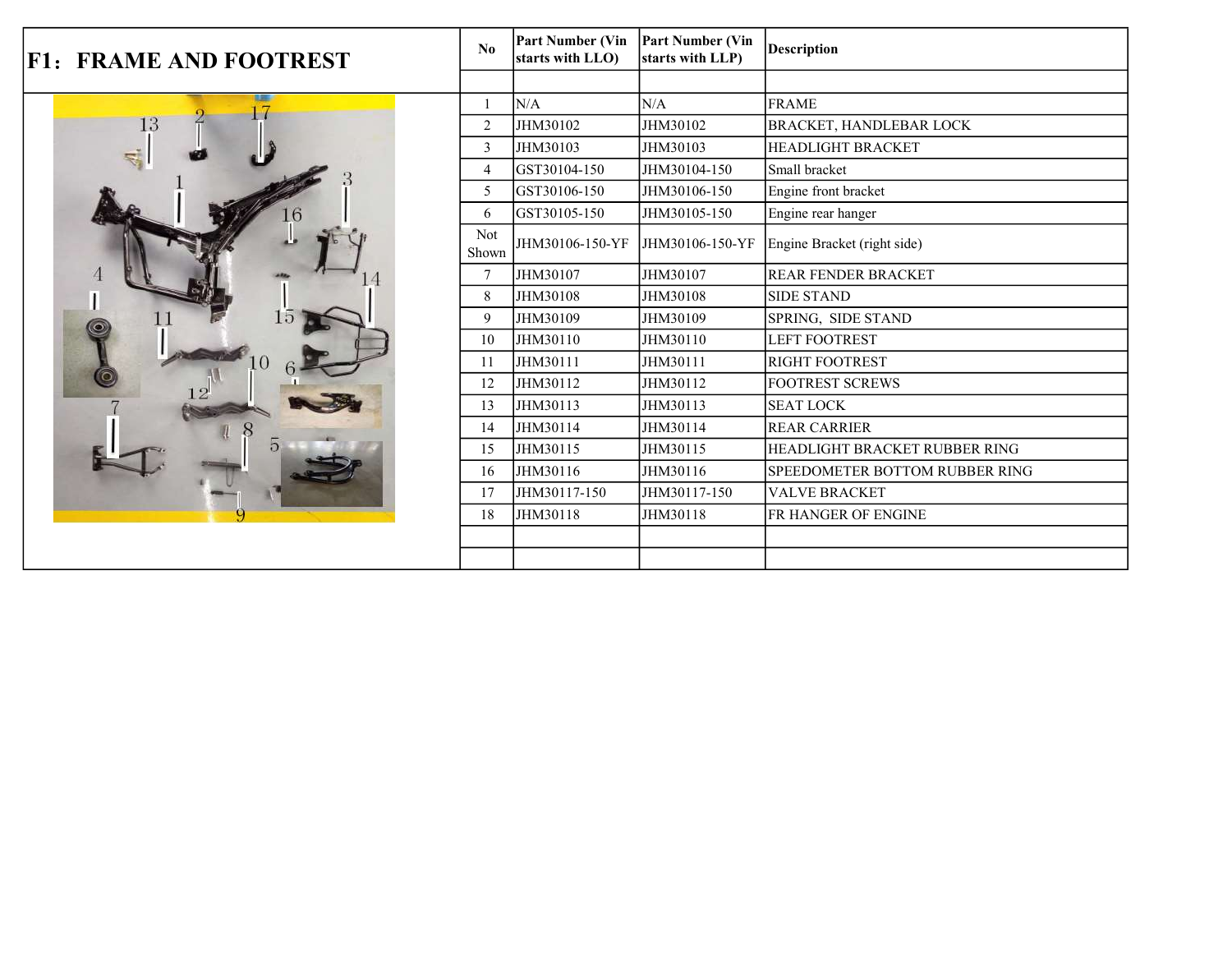| <b>F2: SHOCK ABSORBER</b> | N <sub>0</sub> | <b>Part Number (Vin</b><br>starts with LLO) | <b>Part Number (Vin</b><br>starts with LLP) | <b>Description</b>          |
|---------------------------|----------------|---------------------------------------------|---------------------------------------------|-----------------------------|
|                           |                |                                             |                                             |                             |
|                           |                | JHM30201                                    | JHM30201                                    | <b>STEM STEERING</b>        |
|                           | $\overline{2}$ | JHM30202                                    | JHM30202                                    | <b>BEARING OF STEM</b>      |
|                           | 3              | JHM30203                                    | JHM30203                                    | <b>LEFT FRONT ABSOUBER</b>  |
|                           | 4              | JHM30204                                    | JHM30204                                    | <b>RIGHT FRONT ABSOUBER</b> |
| 6                         | 5              | GST30205-150                                | JHM30205-150                                | REAR ABSOUBER               |
| 13                        | 6              | JHM30206                                    | JHM30206                                    | <b>REAR ABSOUBER BOLT</b>   |
|                           | $\overline{7}$ | JHM30207                                    | JHM30207                                    | <b>REAR ABSOUBER NUT</b>    |
| 9                         | 8              | JHM30208                                    | JHM30208                                    | <b>FRONT WHEEL AXLE</b>     |
| $\cdot$ 10<br>14          | 9              | JHM30209                                    | JHM30209                                    | FRONT WHEEL AXLE BUSH       |
| 11                        | 10             | JHM30210                                    | JHM30210                                    | FRONT WHEEL AXLE CAP        |
|                           | 11             | JHM30211                                    | JHM30211                                    | <b>SET LOCK</b>             |
| $-15$                     | 12             | JHM30212-150                                | JHM30212-150                                | <b>MUFFLER</b>              |
|                           | 13             | JHM30213                                    | JHM30213                                    | FRONT DISC BRAKE PUMP       |
|                           | 14             | JHM30214                                    | JHM30214                                    | FRONT DISC BRAKE PUMP CLIP  |
|                           | 15             | JHM30215                                    | JHM30215                                    | <b>STEM STEERING NUT</b>    |
|                           |                |                                             |                                             |                             |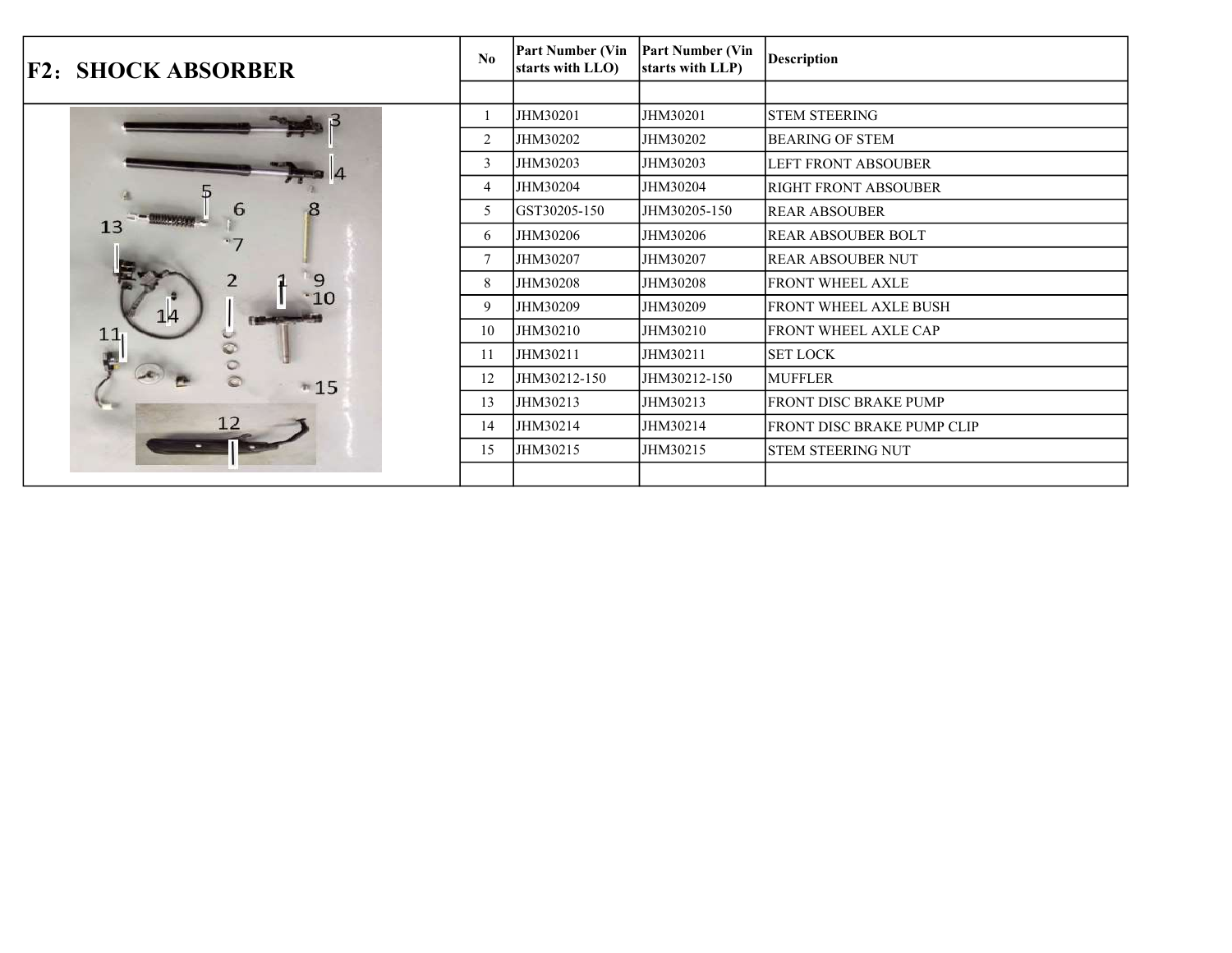| <b>F3: HANDLE BAR AND SWITCH</b> |        | <b>Part Number (Vin</b><br>starts with LLO) | <b>Part Number (Vin</b><br>starts with LLP) | <b>Description</b>            |
|----------------------------------|--------|---------------------------------------------|---------------------------------------------|-------------------------------|
|                                  |        |                                             |                                             |                               |
|                                  |        | JHM30301                                    | JHM30301                                    | <b>HANDLEBAR</b>              |
|                                  | 2      | JHM30302                                    | JHM30302                                    | HANDLEBAR BLOCK,UP            |
| 14                               | 3      | JHM30303                                    | JHM30303                                    | HANDLEBAR BLOCK, DOWN         |
|                                  | 4      | JHM30304                                    | JHM30304                                    | HANDLEBAR BLOCK, UP, RUBBER   |
|                                  | 5      | JHM30305                                    | JHM30305                                    | HANDLEBAR BLOCK, DOWN, RUBBER |
| 10                               | 6      | JHM30306                                    | JHM30306                                    | GRIP, LH                      |
|                                  | $\tau$ | JHM30307                                    | JHM30307                                    | GRIP, RH                      |
|                                  | 8      | JHM30308                                    | JHM30308                                    | <b>BALANCE WEIGHT</b>         |
| 11                               | 9      | JHM30309                                    | JHM30309                                    | <b>UPPER PLATE</b>            |
|                                  | 10     | JHM30310                                    | JHM30310                                    | <b>UPPER PLATE BOLT</b>       |
|                                  | 11     | GST30311-150                                | JHM30311                                    | <b>LEFT SWITCH</b>            |
|                                  | 12     | GST30312-150                                | JHM30312                                    | <b>RIGHT SWITCH</b>           |
|                                  | 13     | JHM30313                                    | JHM30313                                    | <b>MIRROR LH</b>              |
|                                  | 14     | JHM30314                                    | JHM30314                                    | <b>MIRROR RH</b>              |
| 16                               | 15     | JHM30315                                    | JHM30315                                    | <b>CLUTCH</b>                 |
|                                  | 16     | JHM30316-150                                | JHM30316-150                                | CABLE, THROTTLE               |
|                                  | 17     | JHM30317                                    | JHM30317                                    | <b>SEAT LOCK CABLE</b>        |
|                                  | 18     | JHM30318-150                                | JHM30318-150                                | <b>REAR BRAKE CABLE</b>       |
|                                  | 19     | JHM30319                                    | JHM30319                                    | <b>ROTARY GEAR</b>            |
|                                  | 20     | JHM30320                                    | JHM30320                                    | HANDLEBAR BLOCK, UP, BOLT     |
|                                  | 21     | JHM30321                                    | JHM30321                                    | HANDLEBAR BLOCK ,DOWN,GASKET  |
|                                  | 22     | JHM30322                                    | JHM30322                                    | HANDLEBAR BLOCK ,DOWN,NUT     |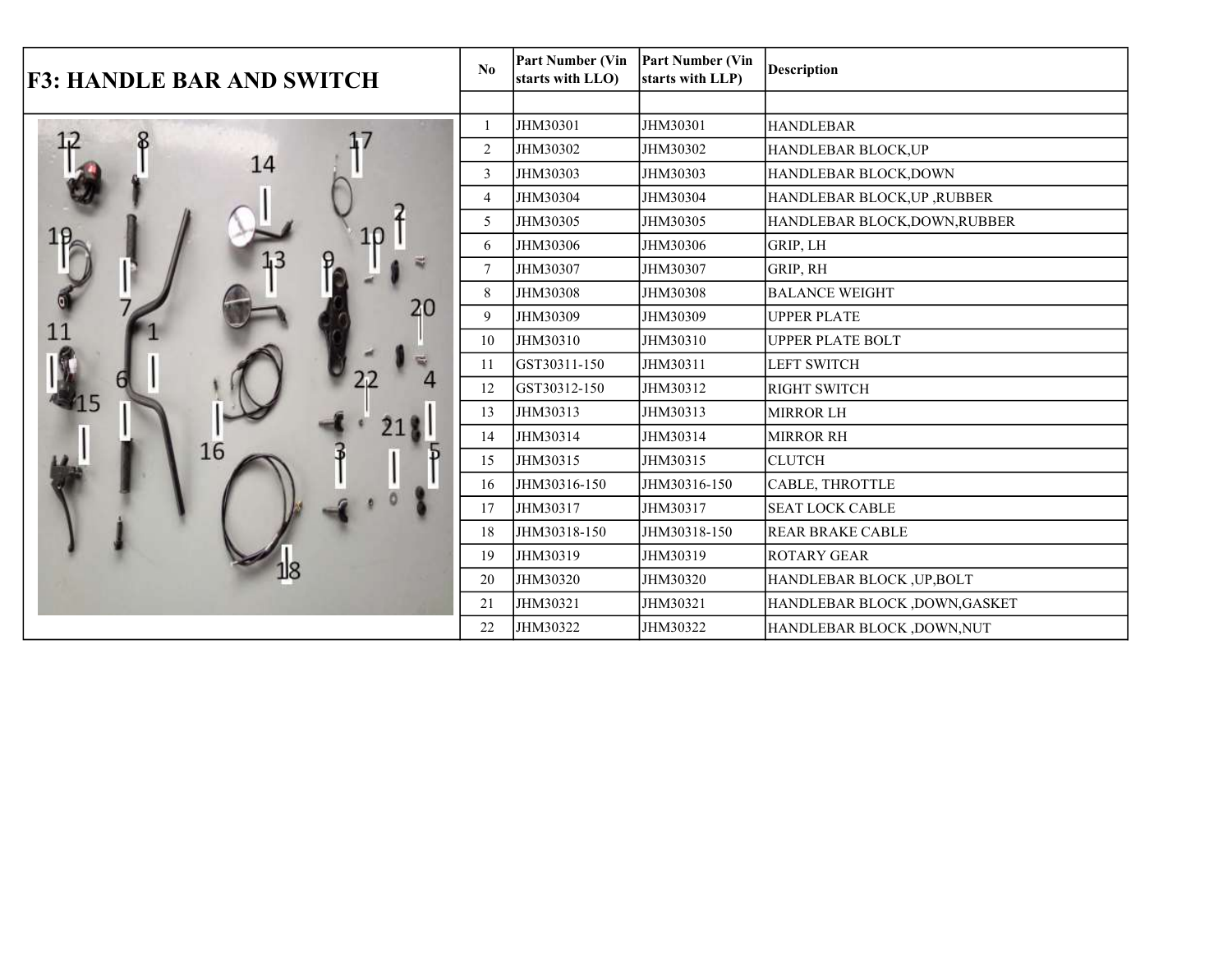| <b>F4: MUFFLER AND AIR-CLEANER</b> |        | <b>Part Number (Vin</b><br>starts with LLO) | <b>Part Number (Vin</b><br>starts with LLP) | <b>Description</b>                     |
|------------------------------------|--------|---------------------------------------------|---------------------------------------------|----------------------------------------|
|                                    |        |                                             |                                             |                                        |
|                                    |        | JHM30401                                    | JHM30401                                    | <b>SEAT</b>                            |
|                                    | 2      | JHM30402                                    | JHM30402                                    | <b>REAR TIRE</b>                       |
|                                    |        | JHM30403                                    | JHM30403                                    | <b>TIRE AIR VALVE</b>                  |
|                                    |        | JHM30404                                    | JHM30404                                    | <b>REAR WHEEL</b>                      |
|                                    | 5      | JHM30405                                    | JHM30405                                    | <b>FUEL TANK</b>                       |
|                                    | 6      | JHM30406                                    | JHM30406                                    | <b>FUEL SENSOR</b>                     |
| 1,1                                | $\tau$ | JHM30407                                    | JHM30407                                    | <b>FUEL SWITCH</b>                     |
|                                    | 8      | JHM30408                                    | JHM30408                                    | <b>SMALL FUEL CUP</b>                  |
|                                    | 9      | JHM30409                                    | JHM30409                                    | <b>FUEL PIPE</b>                       |
|                                    | 10     | JHM30410                                    | JHM30410                                    | <b>AIR PIPE</b>                        |
|                                    | 11     | JHM30411                                    | JHM30411                                    | FUEL TANK FRONT FIXING RUBBER          |
|                                    | 12     | JHM30412                                    | JHM30412                                    | <b>FUEL TANK COVER FIXING RUBBER</b>   |
|                                    | 13     | JHM30413                                    | JHM30413                                    | <b>FUEL TANK REAR FIXING RUBBER</b>    |
|                                    | 14     | JHM30414-150                                | JHM30414-150                                | <b>REAR WHEEL BUSH</b>                 |
| 6                                  | 15     | JHM30415                                    | JHM30415                                    | <b>REAR WHEEL NUT</b>                  |
| 14 <sup>°</sup>                    | 16     | JHM30416                                    | JHM30416                                    | <b>L&amp;R FRONT COVER RUBBER RING</b> |
|                                    | 17     | JHM30417                                    | JHM30417                                    | L&R PROTECTION COVER RUBBER RING       |
| 15                                 | 18     | JHM30418                                    | JHM30418                                    | <b>REAR LICENSE FIXING RUBBER</b>      |
| 16                                 | 19     | JHM30419                                    | JHM30419                                    | UPPER BLOCK WATERPROOF RUBBER          |
|                                    | 20     | JHM30420                                    | JHM30420                                    | <b>HEADLIGHT FIXING RUBBER</b>         |
|                                    | 21     | JHM30421                                    | JHM30421                                    | TIE                                    |
| 19<br>18<br>20                     | 22     | JHM30422                                    | JHM30422                                    | TIE FOR HANDLEBAR                      |
|                                    |        |                                             |                                             |                                        |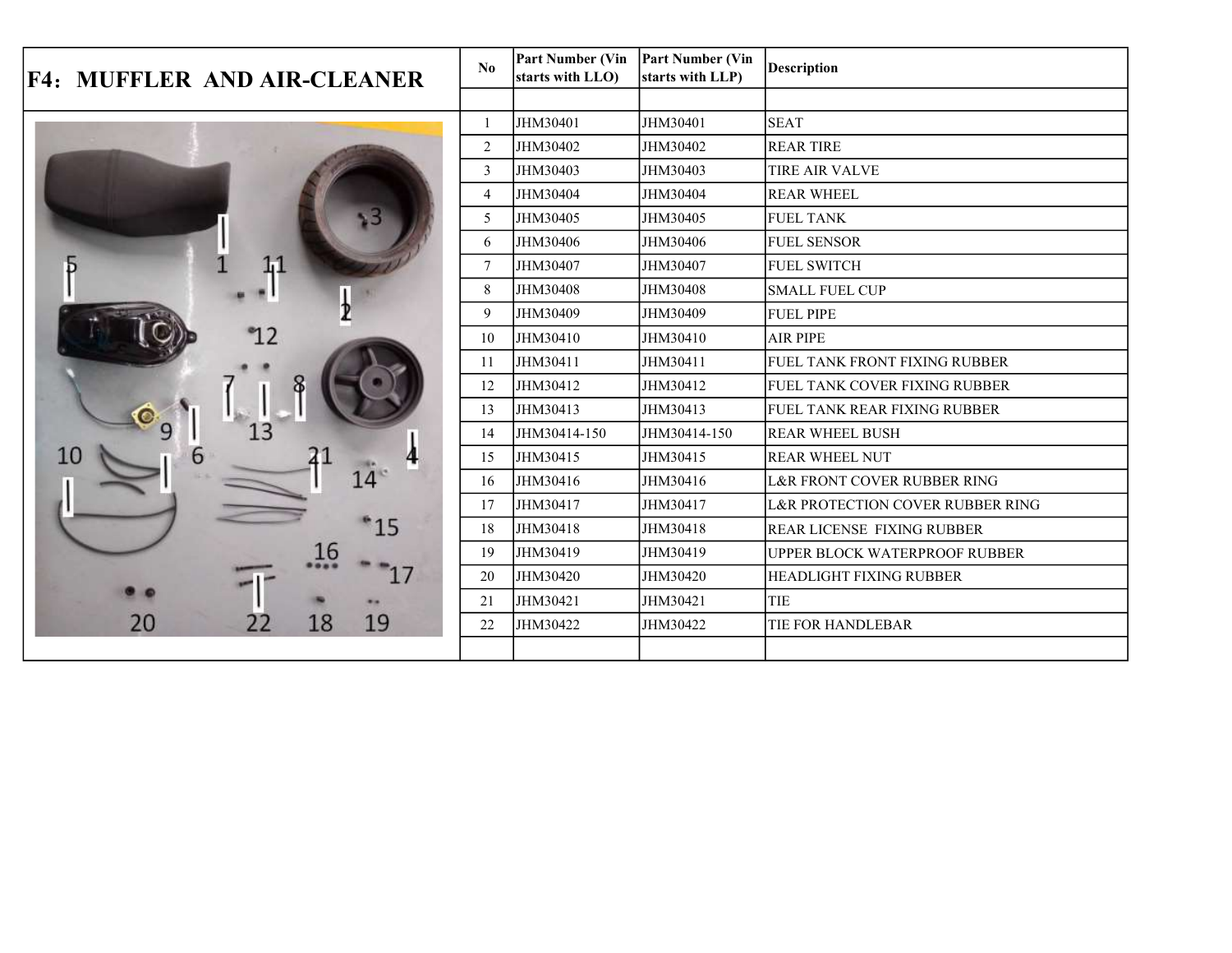| <b>F5: PLASTIC PARTS-1</b> | No             | <b>Part Number (Vin</b><br>starts with LLO) | <b>Part Number (Vin</b><br>starts with LLP) | <b>Description</b>                         |
|----------------------------|----------------|---------------------------------------------|---------------------------------------------|--------------------------------------------|
|                            |                |                                             |                                             |                                            |
|                            |                | JHM30501                                    | JHM30501                                    | <b>FUEL TANK UPPER</b>                     |
|                            | $\overline{2}$ | JHM30502                                    | JHM30502                                    | <b>FUEL TANK DOWN</b>                      |
|                            | 3              | JHM30503                                    | JHM30503                                    | <b>FRAME FRONT FENDER</b>                  |
|                            | 4              | JHM30504                                    | JHM30504                                    | <b>FRAME BOTTOM PLATE</b>                  |
|                            | 5              | JHM30505                                    | JHM30505                                    | FUEL TANK COVER, LEFT                      |
| 16                         | 6              | JHM30506                                    | JHM30506                                    | FUEL TANK COVER, RIGHT                     |
|                            |                | JHM30507                                    | JHM30507                                    | LEFT CONNECTION BLOCK, UPPER               |
|                            | 8              | JHM30508                                    | JHM30508                                    | LEFT CONNECTION BLOCK, DOWN                |
|                            | 9              | JHM30509                                    | JHM30509                                    | RIGHT CONNECTION BLOCK, UPPER              |
|                            | 10             | JHM30510                                    | JHM30510                                    | RIGHT CONNECTION BLOCK, DOWN               |
| 6                          | 11             | JHM30511                                    | JHM30511                                    | FRAME FRONT FENDER CONNECTION PLATE, LEFT  |
|                            | 12             | JHM30512                                    | JHM30512                                    | FRAME FRONT FENDER CONNECTION PLATE, RIGHT |
|                            | 13             | JHM30513                                    | JHM30513                                    | <b>SEAT LOCK BOX</b>                       |
|                            | 14             | JHM30514                                    | JHM30514                                    | <b>REAR WHEEL FENDER</b>                   |
|                            | 15             | JHM30515                                    | JHM30515                                    | <b>REAR FENDER, DOWN</b>                   |
|                            | 16             | JHM30516                                    | JHM30516                                    | <b>REAR FENDER, UPPER</b>                  |
|                            |                |                                             |                                             |                                            |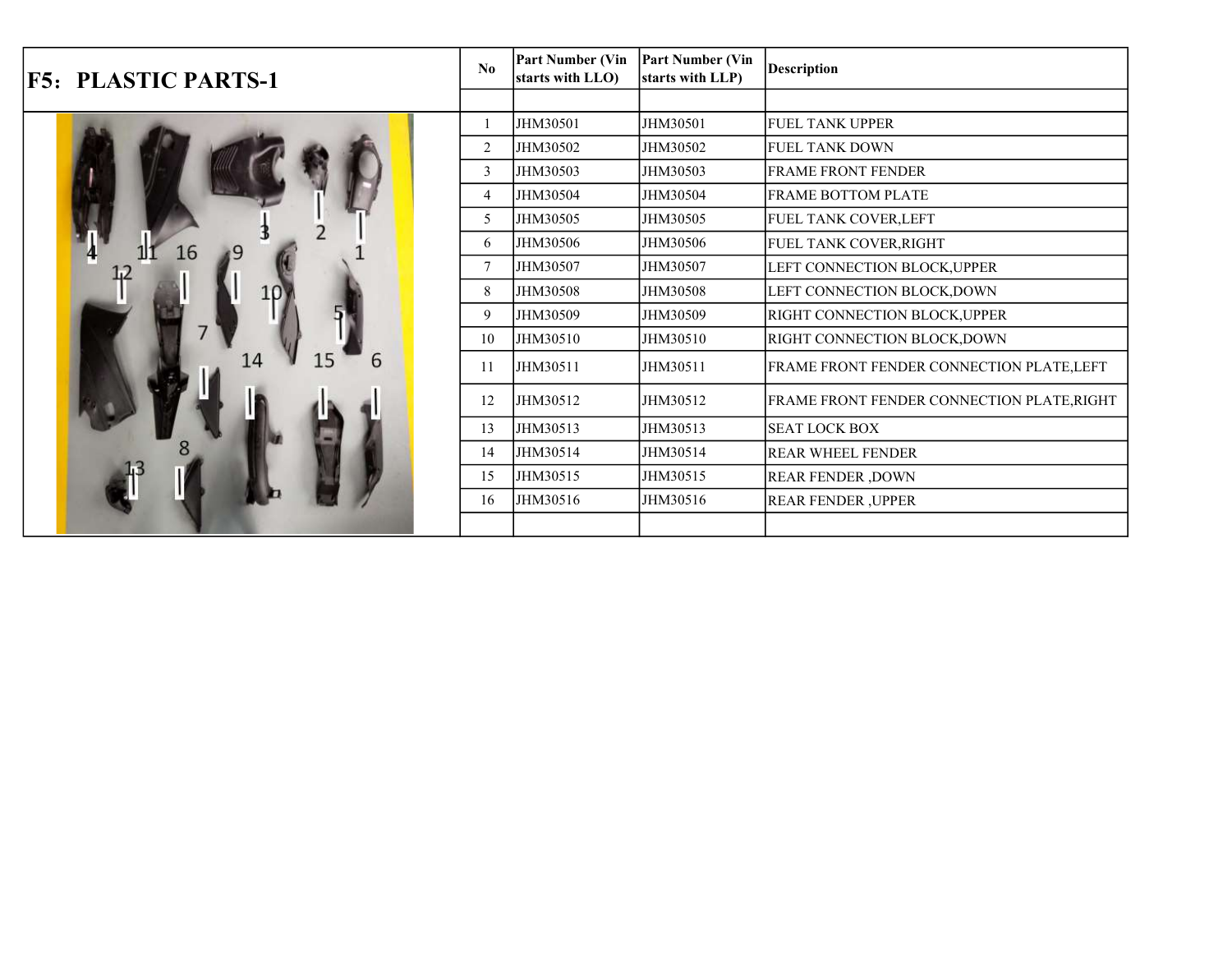| <b>F6: PLASTIC PARTS-2</b> | N <sub>0</sub> | <b>Part Number (Vin</b><br>starts with LLO) | <b>Part Number (Vin</b><br>starts with LLP) | <b>Description</b>                                         |
|----------------------------|----------------|---------------------------------------------|---------------------------------------------|------------------------------------------------------------|
|                            |                |                                             |                                             |                                                            |
|                            |                | JHM30601                                    | JHM30601                                    | <b>WIND COVER</b>                                          |
|                            | $\overline{2}$ | JHM30602                                    | JHM30602                                    | <b>HEADLIGHT COVER</b>                                     |
|                            | 3              | JHM30603                                    | JHM30603                                    | FRONT FENDER, UPPER                                        |
|                            | $\overline{4}$ | JHM30604                                    | JHM30604                                    | FRONT FENDER, DOWN                                         |
|                            | 5              | JHM30605                                    | JHM30605                                    | FRONT FENDER, DOWN, LEFT                                   |
|                            | 6              | JHM30606                                    | JHM30606                                    | FRONT FENDER, DOWN, RIGHT                                  |
|                            | 7              | JHM30607                                    | JHM30607                                    | Fr.LEFT TURNING LIGHT CONNECTION PLATE                     |
|                            | 8              | JHM30608                                    | JHM30608                                    | Fr.RIGHT TURNING LIGHT CONNECTION PLATE                    |
|                            | 9              | JHM30609                                    | JHM30609                                    | LEFT PROTECTION PLATE, UPPER                               |
|                            | 10             | JHM30610                                    | JHM30610                                    | LEFT PROTECTION PLATE, MIDDLE                              |
|                            | 11             | JHM30611                                    | JHM30611                                    | <b>SEAT LOCK COVER</b>                                     |
|                            | 12             | JHM30612                                    | JHM30612                                    | LEFT PROTECTION PLATE, MIDDLE, CONNECTION<br><b>PLATE</b>  |
|                            | 13             | JHM30613                                    | JHM30613                                    | LEFT PROTECTION PLATE, DOWN                                |
|                            | 14             | JHM30614                                    | JHM30614                                    | <b>RIGHT PROTECTION PLATE, UPPER</b>                       |
|                            | 15             | JHM30615                                    | JHM30615                                    | RIGHT PROTECTION PLATE, MIDDLE                             |
|                            | 16             | JHM30616                                    | JHM30616                                    | OIL NEEDLE HOLE COVER                                      |
|                            | 17             | JHM30617                                    | JHM30617                                    | RIGHT PROTECTION PLATE, MIDDLE, CONNECTION<br><b>PLATE</b> |
|                            | 18             | JHM30618                                    | JHM30618                                    | RIGHT PROTECTION PLATE, DOWN                               |
|                            | 19             | JHM30619                                    | JHM30619                                    | <b>LEFT PROTECTION COVER</b>                               |
|                            | 20             | JHM30620                                    | JHM30620                                    | RIGHT PROTECTION COVER                                     |
|                            | 21             | JHM30621                                    | JHM30621                                    | <b>REAR CONNECTION PLATE</b>                               |
|                            |                |                                             |                                             |                                                            |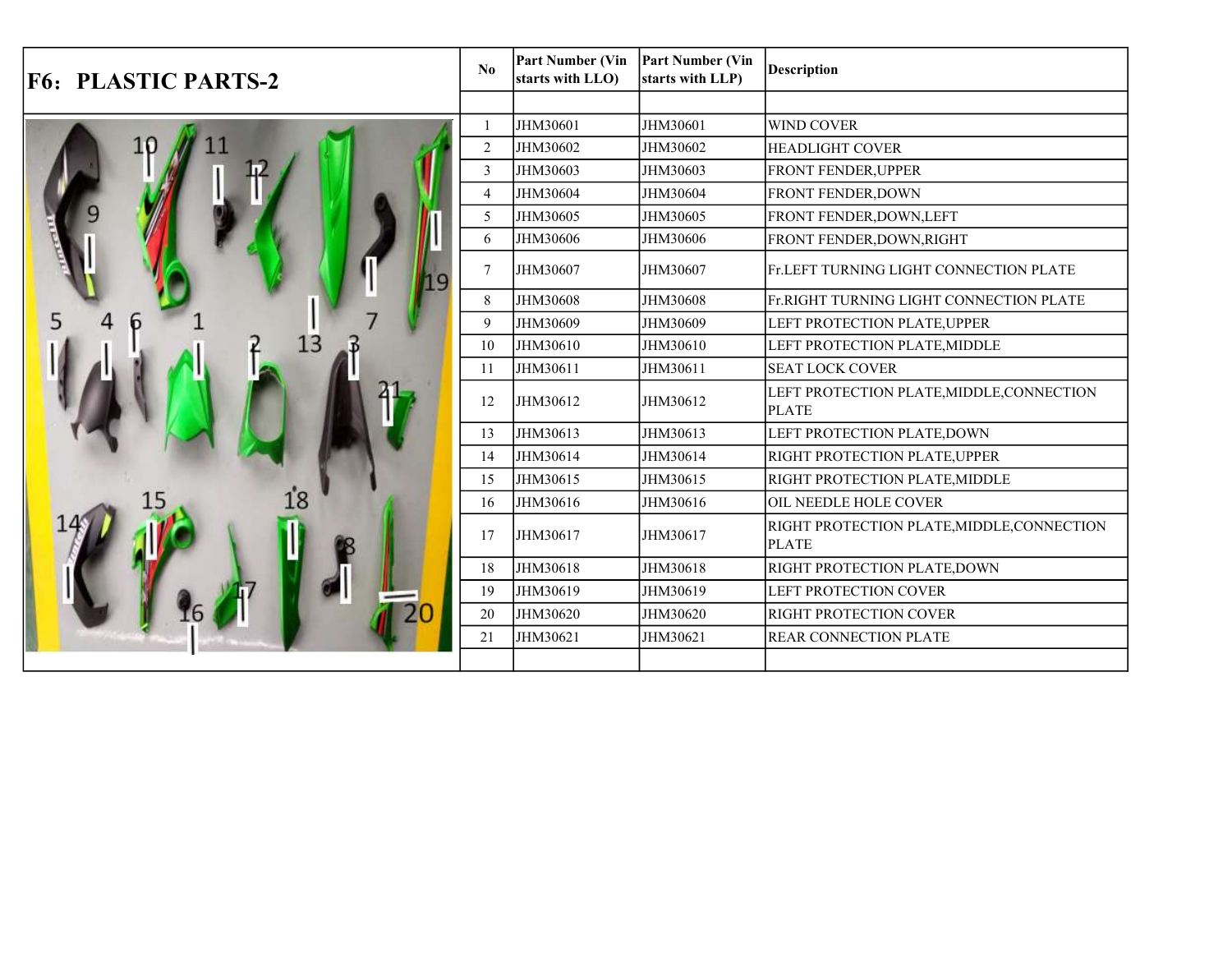| F7: ENGINE | $\mathbf{N}\mathbf{0}$ | <b>Part Number (Vin</b><br>starts with LLO) | <b>Part Number (Vin</b><br>starts with LLP) | <b>Description</b>        |
|------------|------------------------|---------------------------------------------|---------------------------------------------|---------------------------|
|            |                        |                                             |                                             |                           |
|            |                        | JHM30701-150                                | JHM30701-150                                | <b>ENGINE ASSY</b>        |
| 1,5        | $\overline{2}$         | JHM30702-150                                | JHM30702-150                                | <b>CABURETER</b>          |
|            | 3                      | GST30703-150                                | JHM30703-150                                | <b>AIR FILTER</b>         |
|            | $\overline{4}$         | JHM30704-150                                | JHM30704-150                                | <b>AIR FILTER ELEMENT</b> |
|            | 5                      | GST30705-150                                | JHM30705-150                                | MAIN CABLE                |
|            | 6                      | JHM30706-150                                | JHM30706-150                                | <b>BRAKE SHOE</b>         |
|            | $\overline{7}$         | JHM30707                                    | JHM30707                                    | <b>BATTERY</b>            |
|            | 8                      | JHM30708                                    | JHM30708                                    | <b>HIGH PRESSURE BAG</b>  |
|            | 9                      | JHM30709                                    | JHM30709                                    | <b>RELAY</b>              |
|            | 10                     | JHM30710                                    | JHM30710                                    | <b>HORN</b>               |
|            | 11                     | JHM30711                                    | JHM30711                                    | <b>FLASHOR</b>            |
|            | 12                     | JHM30712                                    | JHM30712                                    | <b>CDI</b>                |
| 16         | 13                     | JHM30713                                    | JHM30713                                    | <b>REGULATOR</b>          |
|            | 14                     | JHM30714                                    | JHM30714                                    | <b>DUMP VALVE</b>         |
| 6          | 15                     | JHM30715-150                                | JHM30715-150                                | <b>CARBON TANK</b>        |
|            | 16                     | JHM30716                                    | JHM30716                                    | <b>TOOLS</b>              |
|            |                        |                                             |                                             |                           |
|            |                        |                                             |                                             |                           |
|            |                        |                                             |                                             |                           |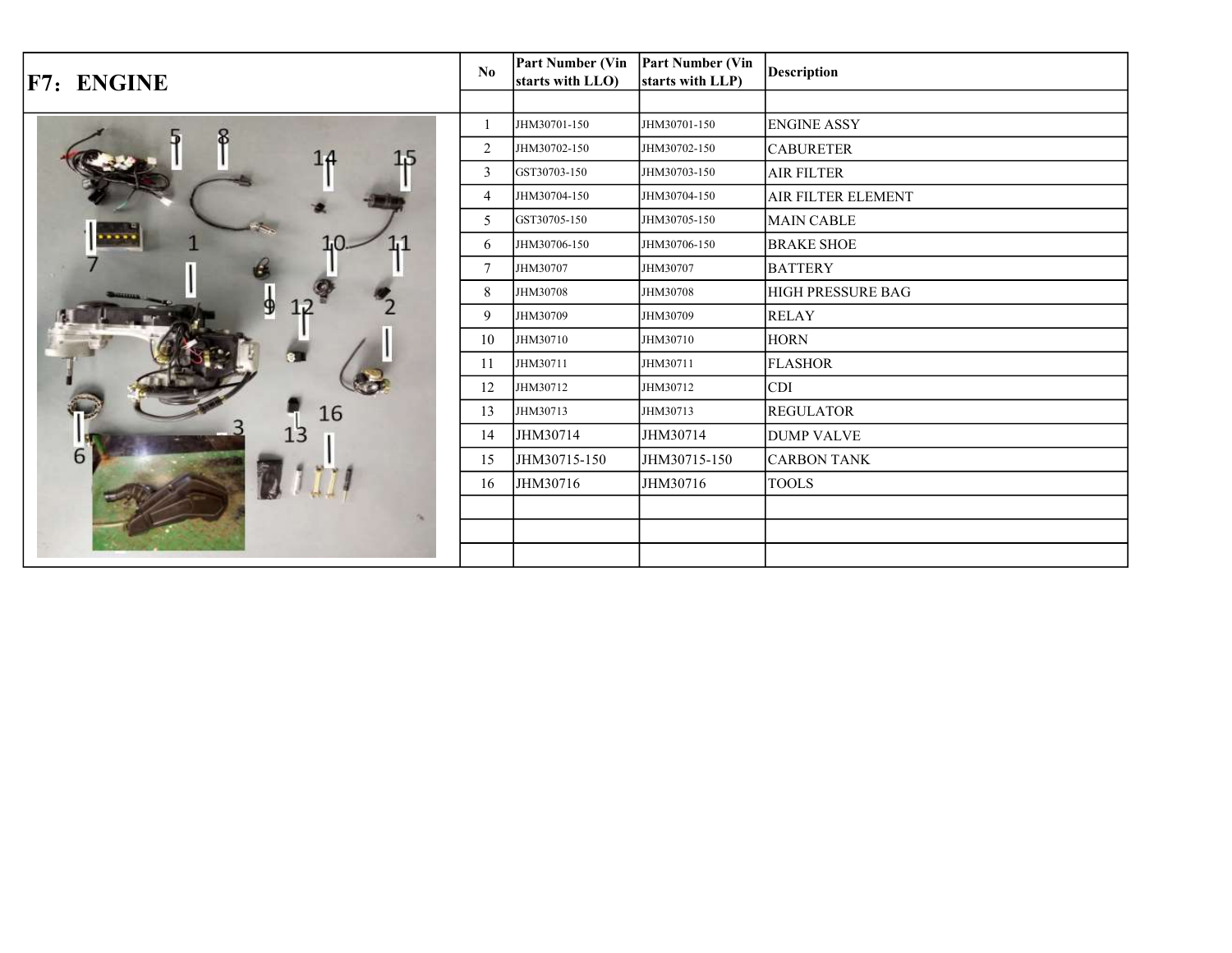| <b>F8: LIGHTS AND METER</b> | No.            | <b>Part Number (Vin</b><br>starts with LLO) | <b>Part Number (Vin</b><br>starts with LLP) | <b>Description</b>             |
|-----------------------------|----------------|---------------------------------------------|---------------------------------------------|--------------------------------|
|                             |                |                                             |                                             |                                |
|                             |                | JHM30801                                    | JHM30801                                    | HEADLIGHT ASSY.                |
|                             | 2              | JHM30802                                    | JHM30802                                    | F. TURN LIGHT, LH              |
|                             | 3              | JHM30803                                    | JHM30803                                    | F. TURN LIGHT, RH              |
|                             | $\overline{4}$ | JHM30804                                    | JHM30804                                    | <b>REAR LIGHT</b>              |
|                             | 5              | JHM30805                                    | JHM30805                                    | R. TURN LIGHT, LH              |
|                             | 6<br>6         | JHM30806                                    | JHM30806                                    | R. TURN LIGHT, RH              |
|                             | $\tau$         | JHM30807                                    | JHM30807                                    | LICENSE LIGHT                  |
|                             | 8              | JHM30808                                    | JHM30808                                    | <b>SPEEDOMETER</b>             |
|                             | 9              | JHM30809                                    | JHM30809                                    | <b>REAR REFLECTOR</b>          |
|                             | 10             | JHM30810                                    | JHM30810                                    | <b>REAR LICENSE BRACKET</b>    |
|                             | 11             | JHM30811                                    | JHM30811                                    | <b>REAR SIDE REFLECTOR</b>     |
|                             | 12             | JHM30812                                    | JHM30812                                    | <b>REAR SIDE REFLECTOR NUT</b> |
|                             | 13             | JHM30813                                    | JHM30813                                    | <b>FRONT REFLECTOR CAP</b>     |
|                             | 14             | JHM30814                                    | JHM30814                                    | <b>FRONT REFLECTOR</b>         |
|                             |                |                                             |                                             |                                |
|                             | 12             |                                             |                                             |                                |
| 9                           |                |                                             |                                             |                                |
|                             |                |                                             |                                             |                                |
|                             |                |                                             |                                             |                                |
|                             |                |                                             |                                             |                                |